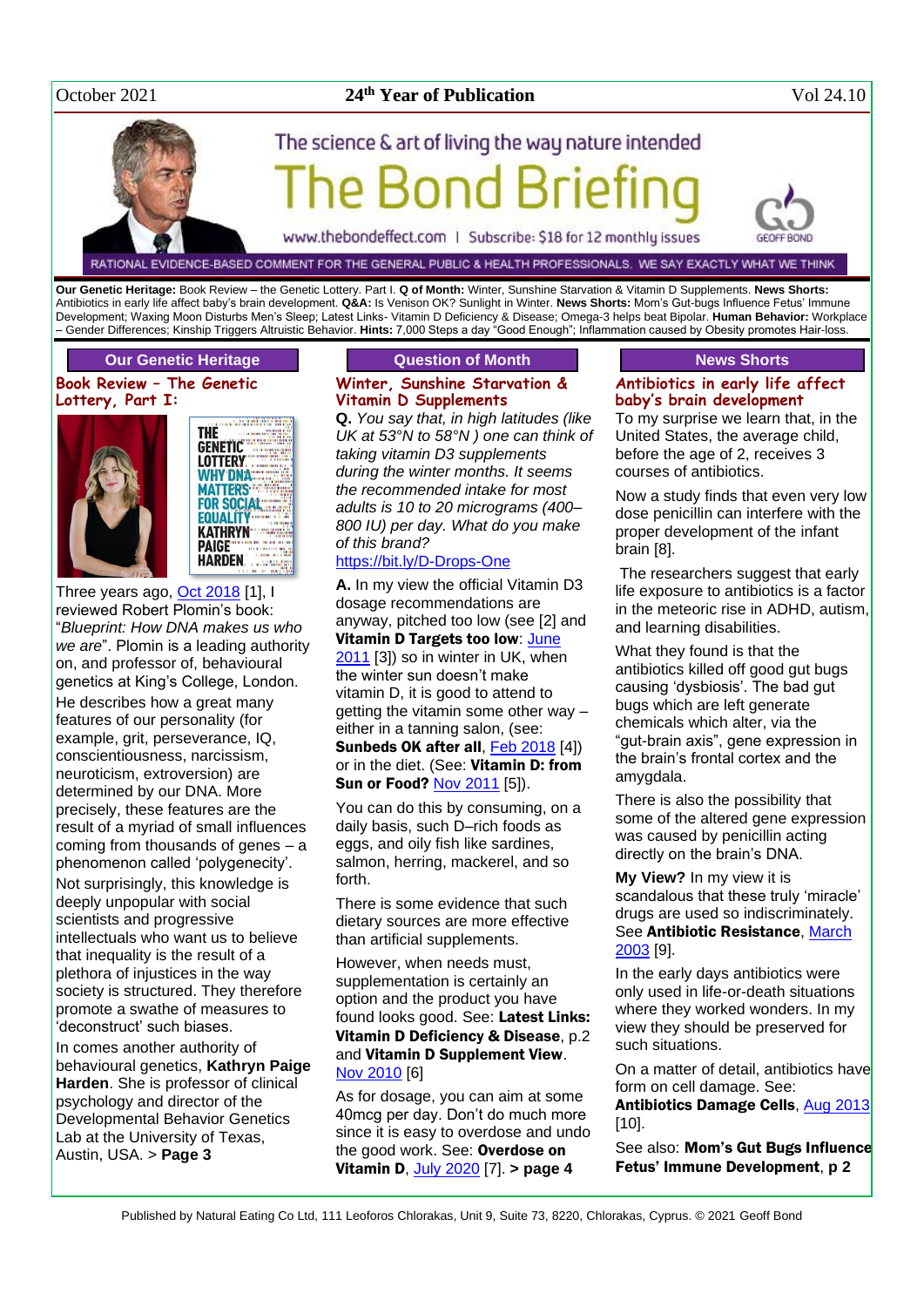# October 2021 The Bond Briefing Page 2 of 4

#### **Questions**

### **Is Venison OK?**

**Q.** *I made some venison burgers as I wanted to try something new and surprised myself by how much I enjoyed them! I know that venison is game but is it something we should ration, say once a month?*

**A.** Mostly the venison we get commercially is actually from deer that are being farmed. Even so, their meat is lean, good quality and Paleo conforming. This is in contrast to those mammal meats which have millennia of non-Paleo breeding, like pork, lamb and, to a lesser extent, beef.

As far as we can tell, mammal meat like venison was a common part of our ancestral diet. Nevertheless, it does have some downsides when eaten in large quantities. See: Red Meat Inflammation Molecule, Jan [2015](http://www.naturaleater.com/newsletter-archive/NEWS-2015/NEWS-2015-01.pdf) [11]; Red Meat Intake Generates Heart Disease Molecule 'TMAO'. [May 2019](http://www.naturaleater.com/NEWSLETTER-ARCHIVE/NEWS-2019/NEWS-2019-05.pdf) [12].

**My View?** Mammal meat like venison is a normal part of the human diet. However it has its downsides, so limit its consumption to, say, three or four times a week.

#### **Sunlight in Winter**

**Q.** *I live in London, UK. At this time of the year I wake up and drive to work in the dark, and then it's dark when I come home! I do go for a quick walk at lunch and I also sit right next to a massive window, so on sunny days I'm getting lots of sunshine, is this enough?*

**A.** Not really. In London you are living at a high latitude (54° N) where the sunshine in winter does **NOT** trigger production of vitamin D3.

On the other hand, the window sunlight is doing important work in regulating your body clock. So welcome that. Note that, even in summer, window sunlight does not produce much vitamin D.

If you are getting good sunshine during the summer, then this can generate enough vitamin D to last through the winter since it is stored in body fat for several months. Even so, it might be advisable to boost dietary intake in winter.

See: Winter, Sunshine Starvation & Vitamin D Supplements, page 1.

For the amount of sunshine we should be trying to get see: Vitamin D Quandaries; [Dec 2016,](http://www.naturaleater.com/newsletter-archive/NEWS-2016/NEWS-2016-12.pdf) [13].

See too: Forager vs Modern Light Exposure [May 2018](http://www.naturaleater.com/newsletter-archive/NEWS-2018/NEWS-2018-05.pdf) [14]; Sunshine is Human Food; [Oct 2003](http://www.naturaleater.com/newsletter-archive/NEWS-2003/NEWS-2003-10.pdf) [15]

### **News Shorts**

#### **Mom's Gut Bugs Influence Fetus' Immune Development**

Prof. Kathy McCoy of the Snyder Institute of Chronic diseases at the University of Calgary, Canada, finds that 'dysbiosis' in a pregnant mother's gut microbiome undermines the maturation of her fetus's immune system and, thereby, encourages allergic reactions [16].

Kathy suggests that pregnant moms should eat plenty of high fiber food and avoid unnecessary antibiotic treatment.

**My View?** As we lament regularly, the research cannot identify exactly what is the nature of this 'dysbiosis' and what to do about it.

So we revert to the habitual paradigm: live like nature intended (like we say) and you stack the deck of cards in your fetus's favour.

See: Antibiotics in early life affect baby's brain development, **p 2 Waxing Moon Disturbs Men's Sleep**



#### <https://bit.ly/3l24CGm>

Careful research from Sweden finds that men's sleep is more disturbed during the moon's waxing phase [17].

**My View?** This is a big mystery. It seems from various studies that the moon has some kind of effect on mood. This is understandable in the forager context where they slept in the open air and where the moon's ghostly light was a nightly presence. However, how can this moon have an influence when we are holed up in our bedrooms?

See also: Moonstruck Sleep, Aug [2013](http://www.naturaleater.com/newsletter-archive/NEWS-2013/NEWS-2013-08.pdf) [18]; Breast Cancer & Dim Night Light, [Aug 2014](http://www.naturaleater.com/newsletter-archive/news-2014/news-2014-08.pdf) [19]; Book Review Part III (Stonewylde), [Feb](http://www.naturaleater.com/newsletter-archive/NEWS-2020/NEWS-2020-02.pdf)  [2020](http://www.naturaleater.com/newsletter-archive/NEWS-2020/NEWS-2020-02.pdf) [20].

#### **Latest Links: Vitamin D Deficiency & Disease**

Vitamin D is a vital ingredient in a huge range of biochemical processes. Without it many systems fail. Notably the immune system is depressed.

#### Young People's Colon Cancer

Colon cancer has been rising in young people and now researchers have fingered one reason: low levels of vitamin D in the bloodstream [21].

They found that those who had a dietary intake of greater that 450 IU were 49% less likely to develop colon cancer than those who had a dietary intake of less than 300 IU.

**My View?** The researchers admit that they only looked at dietary intake and did not consider sunshine exposure.

Even so, the message stays the same: get sunshine whenever you can, get vitamin D in food or supplements when you must.

#### **Vitamin D good for Covid 19**

Early studies are finding that people who live in sunny regions with high levels of UVB radiation (which produces vitamin D in the skin) were much less likely to suffer hospitalization and death from Covid 19 [22].

**My View?** Yet one more confirmation of the vital necessity of sunshine in our lives and that, starved of it, our immune system malfunctions. See: Winter, Sunshine Starvation & Vitamin D Supplements, p 1, and Sunlight in Winter, p 2

### **Omega-3 helps beat Bipolar**

Yet again we have a paper showing how our modern diets are starved of omega-3 fatty acids with the consequence that we suffer unnecessary ailments. In this case it is to do with mood, specifically bipolar disorder [23].

In this experiment, laudably and unusually, the researchers realized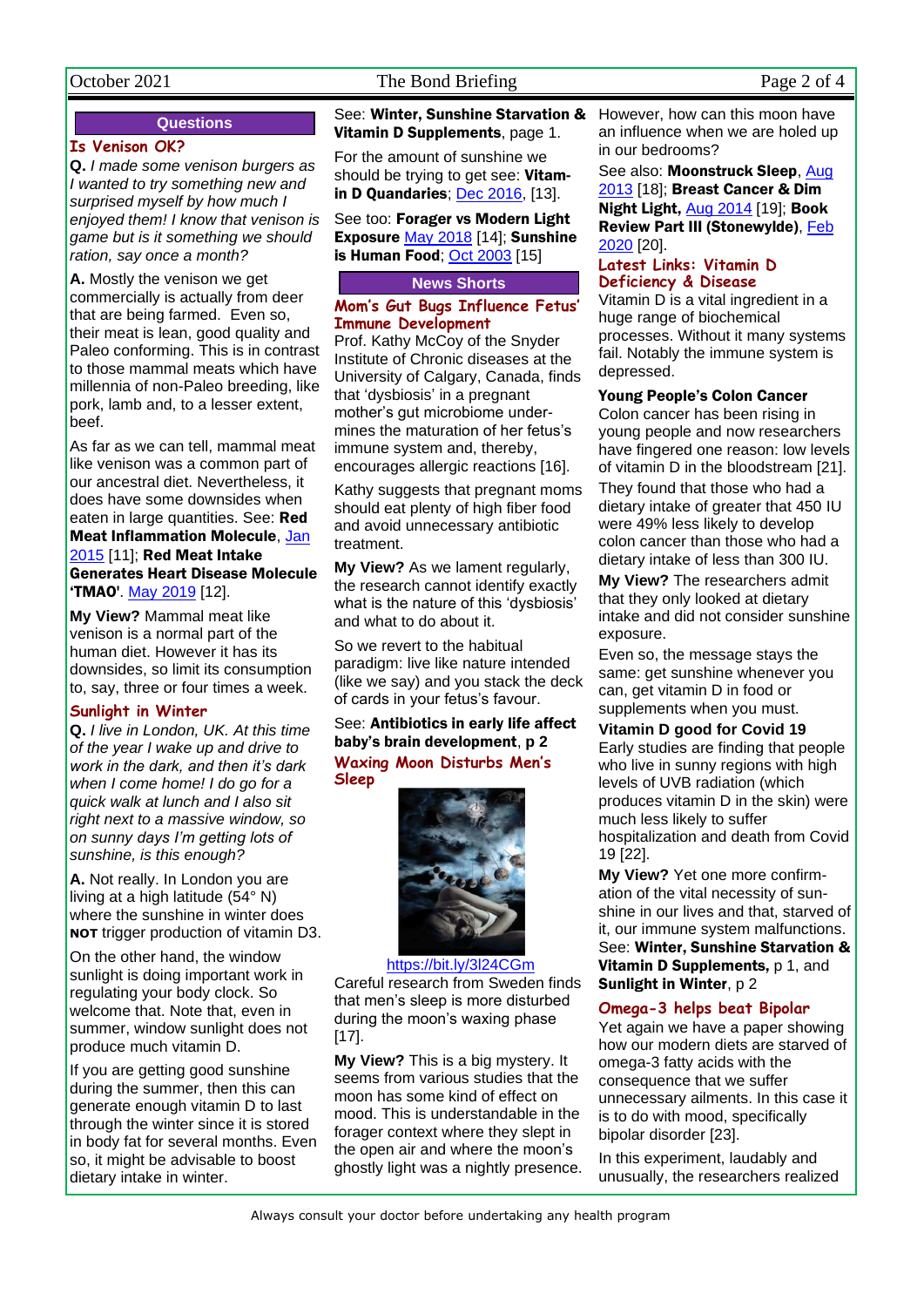that they not only needed to increase omega-3 intake, they had to drastically **REDUCE** intake of the inflammatory fatty acid omega-6.

Bottom line: **INCREASED** intake of omega-3 (e.g. oily fish, rapeseed [canola]) and drastically **REDUCED** omega-6 (e.g. sunflower, corn oil etc) substantially reduces bipolar disorder.

#### **Human Behaviour**

**Workplace: Gender Differences** In: 'The Modern Workplace for Men and Women', *[Deadly Harvest](http://www.deadlyharvest.com/)*, [Chapter 8,](http://bit.ly/ch-8) p.204, I talk about how, in our vast history as huntergatherers, men and women worked in separate eco-systems and that evolution had programmed each sex separately so that each sex operated most efficiently in their particular eco-system.



#### <https://bit.ly/30MUUAq>

I was intrigued to hear veteran feminist Camille Paglia supporting this view in her 102 minute interview with evolutionary psychologist and public intellectual, Jordan Peterson.

I have extracted a 6 minute clip here: <https://bit.ly/30NLXHk>. To give a taster, here are a couple of Paglia quotes:

[In earlier times] "women had joy working with each other… Each gender had its own hierarchy, its own values, and its own way of talking, and the sexes rarely intersected."

"All the problems of today come from women's emancipation… Now upper middle-class women are unhappy, and don't know why – they blame men – 'men must change' – 'men must become more like women' - No! That's the wrong way to go!..."

The full-length interview is here: <https://youtu.be/v-hIVnmUdXM>.

# October 2021 The Bond Briefing Page 3 of 4

See also: The Stress of Jobs for the Boys, [Nov 2009](http://www.naturaleater.com/newsletter-archive/news-2009/news-2009-11.pdf) [24]; Stress of Jobs for the Girls, [Feb 2012](http://www.naturaleater.com/newsletter-archive/NEWS-2010/NEWS-2010-02.pdf) [25].

#### **Kinship triggers Altruistic Behavior**

A decade ago scientists discovered that lab rats will rescue a fellow rat in distress, but not a rat they consider an outsider.

Now research pinpoints the brain regions that drive rats to prioritize their kin in times of crisis. Importantly it also finds that humans share the same neural bias [26].

The researchers say: "The group identity of the distressed rat dramatically influences the neural response and decision to help, revealing the biological mechanism of in-group bias".

Moreover, say the researchers, other mammals share the same empathy and reward regions in the brain, implying that we have similar biases toward our in-group when it comes to helping others.

"Crucially, empathy alone doesn't predict helping behavior. So, if you want to motivate people to help others who are suffering, you have to increase their feeling of **BELONG-ING** and group membership, and work toward a common **IDENTITY**."

**My View?** As I say in Belonging (*Stonewylde Novels*), [March 2020](http://www.naturaleater.com/newsletter-archive/news-2020/news-2020-03.pdf) [27].

This "belonging" is a vital feature of forager life. You knew who were your "people" – and they accepted you. If you didn't "belong" anywhere, you died. The consequences today are not quite so dire.

Nevertheless, it is a need deeply buried in our psyches. Not knowing who you are, or where you come from, is a source of great psychological distress for modern peoples – who, perhaps without realizing it, feel rootless, aimless and worthless.

See also: In-Group, Out-Group, [Deadly Harvest,](http://www.deadlyharvest.com/) [Chapter 8,](http://bit.ly/ch-8) page 197 [28].

#### **Continued from Page 1**

**Book Review – The Genetic Lottery, Part I:**



Her research fully endorses Plomin's findings but, in her book "*The Genetic Lottery: Why DNA matters for social equality*" [29], she goes further:

a) "The widespread tendency to ignore the existence of genetic differences between people has hobbled scientific progress in psychology, education, and other branches of the social sciences."

b) We have no control over the DNA we inherit: it is the chance admixture of genes from our mothers and fathers. That is why siblings can have quite different personalities, physiques, and health outcomes – one from the other.

c) Nevertheless, our environment and life experiences (our 'phenotype') can work on our genes to either aggravate or ameliorate our predispositions.

d) That well-intentioned efforts to improve people's lives, without taking into account genetics, fail to make any difference at all, and often make things worse.

"Most taxpayers would be surprised and rightly angry – to learn that vast expenditures of their dollars are invested programs that either do not work… or are, at best, of unproven or unstudied effectiveness."

e) We live in a 'meritocratic' society where, on the whole, people with the best talents and skills rise to the top. However, says Paige, they are just the **LUCKY** beneficiaries of the "lottery of life". In this regard they – and we – should recognise that, to be 'equitable', they should use a bit of their good fortune to give a leg-up to those less fortunate in the lottery of life.

**[Next month](http://www.naturaleater.com/newsletter-archive/news-2021/news-2021-11.pdf)** [30]**: Part II** – Levelling up the genetic lottery and what would a forager say?